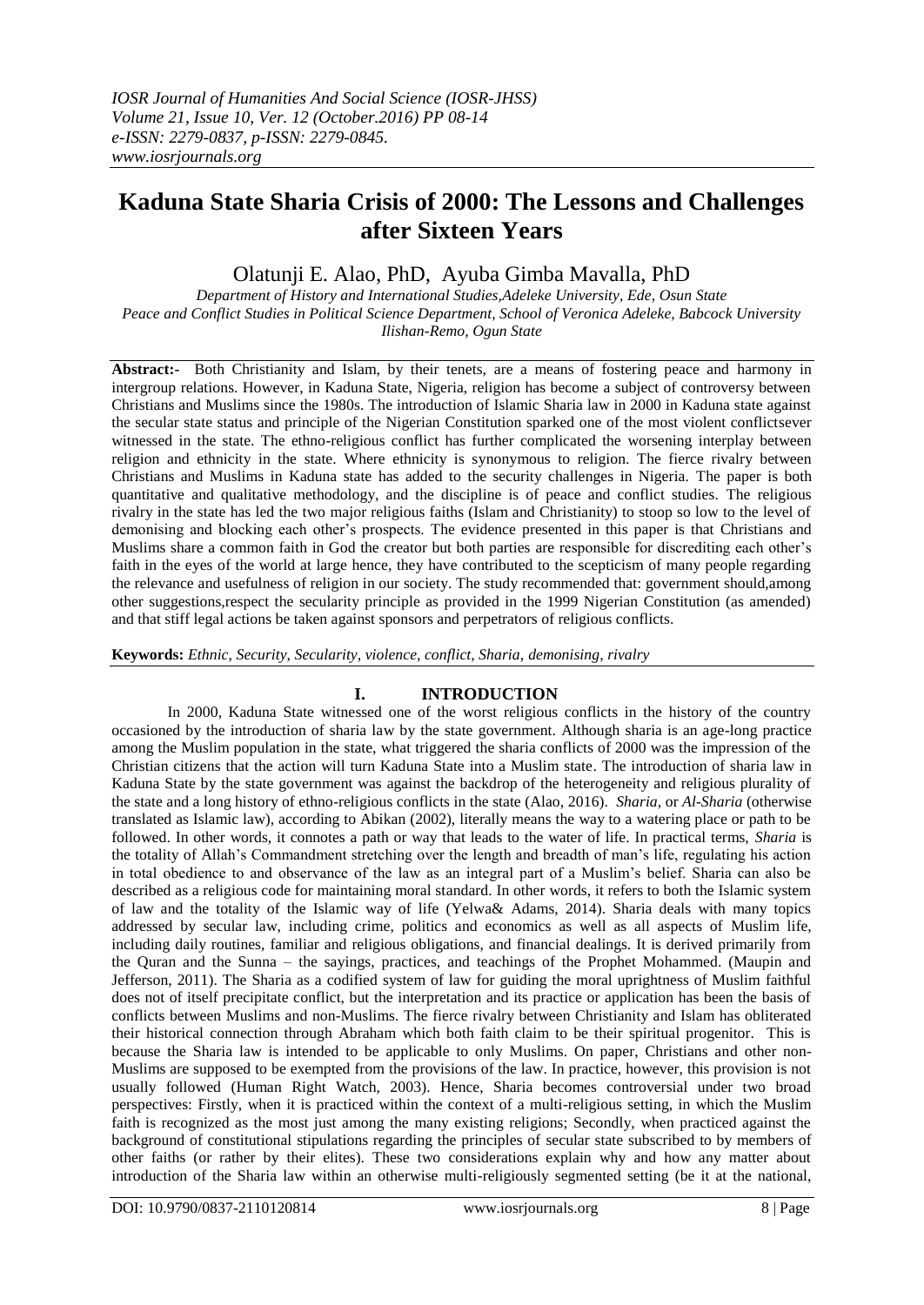regional, state or local government level will have considerable destabilizing consequences.

According to Laitin (1982), the first controversy sparked by the Sharia question at the national level was during Nigeria"s first post-military constitution making process between 1978 and 1979 (preparatory to the return of Nigeria to democratic rule in 1979). The debate was on whether the new constitution should recognize Islamic law at the federal or state levels through the creation of the federal Sharia courts.

#### **1.2 Theoretical Framework: Theory of Religious Mobilization**

Since the turn of the 21<sup>st</sup> century, religious symbols, organizations and leaders have increasingly played vital roles in the induction of masses into the political process. Under transitional societies where this practice is most prevalent, religion from the perspectives of two interest groups, namely, religious functionaries and religious community serve as means by which the masses become politicized, (Karaman, 2004). Religious mobilization takes place when a large number of individuals come to think of themselves as members of political collectivities, determined by religious identity. Individuals perceive their personal interests as significantly related to the welfare of their religious community presently in conflict with its opponents, (Smith, 1970:145). Karaman also observes that the drawing of people into active participation in the political process through religion takes place when the people become conscious of conflicts which are conceived as being relevant to their lives, (Karaman, 2004). In the above context, conflicts between religious communities have generally taken two forms; (i) the situation in which a religious community attempts to overthrow a foreign imperialist power of a different religion, and (ii) the conflict between two or more indigenous communities. Under both situations, in order to mobilize the masses, religious symbols are exclusively used to promote attitudes and movements of opposition to the rivals or enemies of the community, (Karaman, 2004).

Islam as one of the world popular religions today presents some of the largest reform movements such as the Egyptian Muslim Brotherhood that uses Islam to wield so much religious and political influence not only in the country but the entire Arab world. (Munson, 2001). Islam as a political religion implies that, there is indispensability between Islam and politics. In other words, "Islam makes no differentiation between state and society, politics and religion" (Toprak,1984:250). .That Islam can be safely tagged an "organic religion" (Smith, 1970:250), underlies the fact that political and religious functions are almost fused in Islam because of "alleged unity of the divine and mundane realms" (Tibi,1983:4). Put differently, there is an integration of religion and politics in Islam, or in more precise terms, "there is an inherent link between Islam as a comprehensive scheme for ordering human life, and politics as an indispensable involvement to secure universal compliance with that scheme", (Enayat, 1982:1) cannot be over emphasised. It is against this background that, Islam in the Northern part of Nigeria is always a rallying point in the mobilization of its adherents in almost all aspects of life. It also explains why Sharia was used by the twelve states of the "Far North" to mobilize the Muslim population as from 1999. Of course, not all Hausa-speaking people were amenable to being mobilized for political purposes or using Islam as a tool, since there were a significant proportion of the Hausa-speaking Northern Nigerians who were converts to Christianity. No state in the north is this brought out more patently than Kaduna State. The factors that are complimentary to Islamic mobilization are broad-based, and have their expressions inethnicity, resource control and social factors. These factors by themselves constitute different forms of mobilization (Alao, 2016).

## .**1.3 The Reason for the unbridled interest on Kaduna City by both the Muslims and Christians**

Kaduna State is strategically positioned with rich historical antecedents. It is the third largest state in the Nigerian Federation; with about 6million inhabitants (National Population Census, 2006). More than any other city in Northern Nigeria, Kaduna city occupied the most important political position in the region. As the colonial administrative capital of Northern Nigeria since 1940s, it attracted people all over Nigeria.

Again, Kaduna State in all its ramifications is a reflection of the bigger Nigerian State. In other words, Kaduna State takes the plural nature of the bigger Nigerian State that is responsible for her deepening ethnoreligious contradictions. Like Nigeria, the heterogeneity and religious pluralism of Kaduna State accounts for constant feeling of distrust between the component units and the fear of one ethnic or religious group dominating the other (Alao, 2016). Another factor is the historical antecedent that officially favoured Islam above Christianity and thus creates the sharp divide between the two major religions in Nigeria. Probably because of the relative success of the Indirect Rule policy of the British colonial administration, Islam was preserved in the Muslim dominated Northern Nigeria, and used as the basis of political authority in local administration. By so doing Christian missionaries were kept from the North so as to preserve the assumed Islamic homogeneity of the region. For this same reason, the British also adopted the emirate system of political administration with its "strong religious content". The extension of the Zaria Emirate to Southern Zaria (Zaria Province or present day Southern Kaduna) under the colonial dispensation was borne out of administrative convenience. The area did not seem to be under the strong grip of the erstwhile Sokoto Caliphate. This can explain why the northward movement of the Christian missions from the south enabled the area to embrace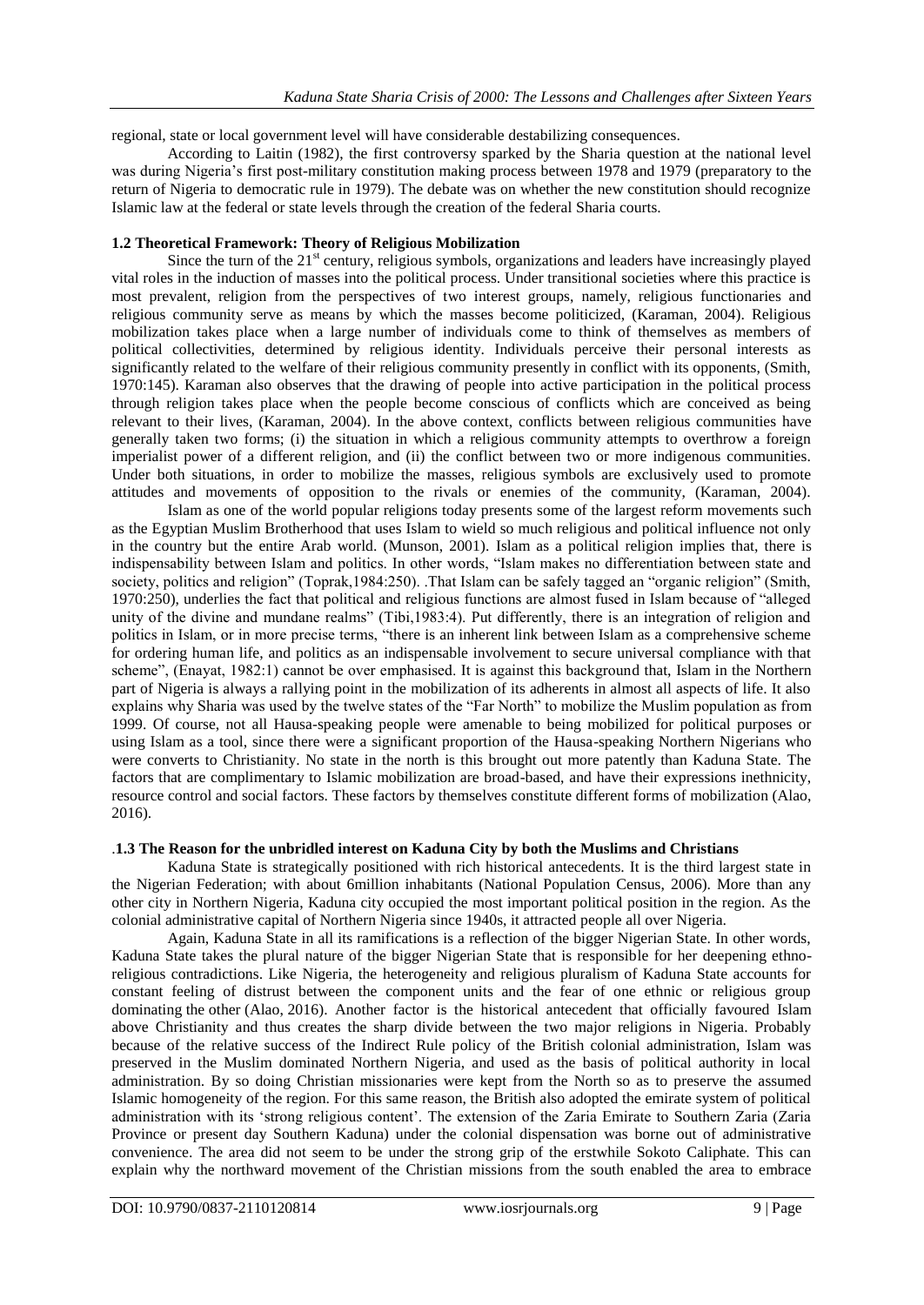Christianity as against Islam.It has also been argued that the Southern Kaduna minority ethnic groups" initial acceptance of Christianity was a reaction to the marginalization and oppression they had suffered under Hausa Muslim rule (Mavalla, 2014). However, prior to the introduction of the British administration, the area (present Southern Kaduna) lacked "cohesive administrative units and in fact each village was often hostile towards its neighbour" (NAK, C7/1953). Hence, the Zaria Emirate was extended to the area in order to put it under a unified and centralized administration. Thus, politics and religion created two of the three major age-long problems for the area. First is sustained feeling of political marginalization by the people of Southern Kaduna against the Hausa/Fulani administrators. Second is the religious difference with them and the Hausa/Fulani. The third problem, discussed below is ethnic complexity. These three constitute the underlying problems between the predominantly Northern Hausa/Fulani Muslims and the dominant Southern Christians of other ethnic extractions in the state (Alao, 2016).

The uniqueness of Kaduna State is also anchored on its multi-ethnic and multi-religious composition and therefore vulnerability to sectarian conflicts especially if differences/cleavages resulting from this are not well managed. Apart from the Hausa-Fulani, there are five other major ethnic groups in the state with over 20 other ethnic minority groups each with its distinct language, arts and religion. For a state with such an ethnic complexity coupled with having the highest Christian population in the Muslim-dominated northern half of the region, makes its vulnerability to ethno-religious conflicts highest compared to any other state in the region (Alao, 2016).

Kaduna is a polarized state, where the two major religions, Christianity and Islam, have continued to claim the majority (another cause for strife). Apparently relying on 1963 Census, according to Angerbrandt (2011), there were 49.3% Muslims and 49.4% Christians. Although the 2006 census results did not include religion, the fact that the figures show a relatively equal rate of population growth in the two zones is an indication that there is no justification to the claim by the adherents of the two religions as being in the majority. Yet adherents of the two religions have continued to hold each other with contempt and suspicion. This religious rivalry has led the two religious faiths, Islam and Christianity, to stoop so low to the level of not just demonising each other but also blocking each other"s prospects. Moucarry, a former Arab Muslim who converted to Christianity, argued that Christians and Muslims share a common faith in one God and both have shared the responsibility of discrediting each other"s faith in the eyes of the world at large. The rivalry between these communities of faith has contributed to the scepticism of many people regarding the relevance and even the usefulness of religion in our society. Christianity and Islamic faiths should be in the forefront in peace initiatives in Nigeria, in particular, and the world at large, in general (Mavalla, 2014). Muslims and Christian should be the vanguards in mediation process (Mavalla, 2015, 2016).

Furthermore, there had also been long trade relations between the area that is now the Christian dominated southern Kaduna with the Christian dominated southern parts of Nigeria. Ethnic based upheavals started under the colonial indirect rule system, when people of Muslim Hausa-Fulani origin were appointed to rule over the other groups in the area through the so called Native Authority System. This has given an impetus to the sustained Hausa-Fulani domination over the minority groups in southern Kaduna State. This minority groups are seen as appendages of the Christian majority groups in southern Nigeria (Alao, 2016).

### **1.4 The Sharia Conflicts of 2000**

In Kaduna State, Sharia was introduced by Governor Mohammed Ahmed Makarfi on February 3, 2000 against the background of so many peculiar antecedents. Unlike other states of the Northern part of Nigeria, Kaduna State is made up of predominantly Muslim community in the northern part of the state, while Christians dominate the south. Similarly, the northern part of the state is made of the Hausa/Fulani, a major ethnic group in Nigeria, as against the minority ethnic groups in the south. This sharp divide of the population of Kaduna State between Muslims and Christians has been the source of conflict between both sides before 2000. The mutual suspicion was further aggravated by the introduction of the Sharia that was expressed in the open confrontations between the two groups in February and May, 2000.

The Sharia violence in Kaduna State took place in two main phases, which Paden referred to as "Sharia 1" and "Sharia 2" (Okpanachi, 2010:12). The first phase took place in the Kaduna metropolis from February 21 to 25 of 2000. This was followed by another round of killings in the following month of March. The second phase was from May 22 to 23. On Wednesday, 23 March, 2000, the crisis spilled over to the surrounding Local Government Areas (LGAs), particularly Kachia and BirninGwari. In Kachia LGA, Muslims were attacked, their residential houses, shops, clinics, courts, filling stations and the markets were destroyed. This round of violent religious crisis later spread to neighbouring villages like Sakainu, Katul, Adadgai, Sowai, and Gumel (Okpanachi,2010).

The May "Sharia 2" violence occurred while the Judicial Commission of Inquiry set up to probe the February through March 2000 clashes, was yet to complete its work. The clash started at Narayi and Banarwa areas and later spread to other parts of Kaduna Metropolis. While the immediate cause of the crisis could not be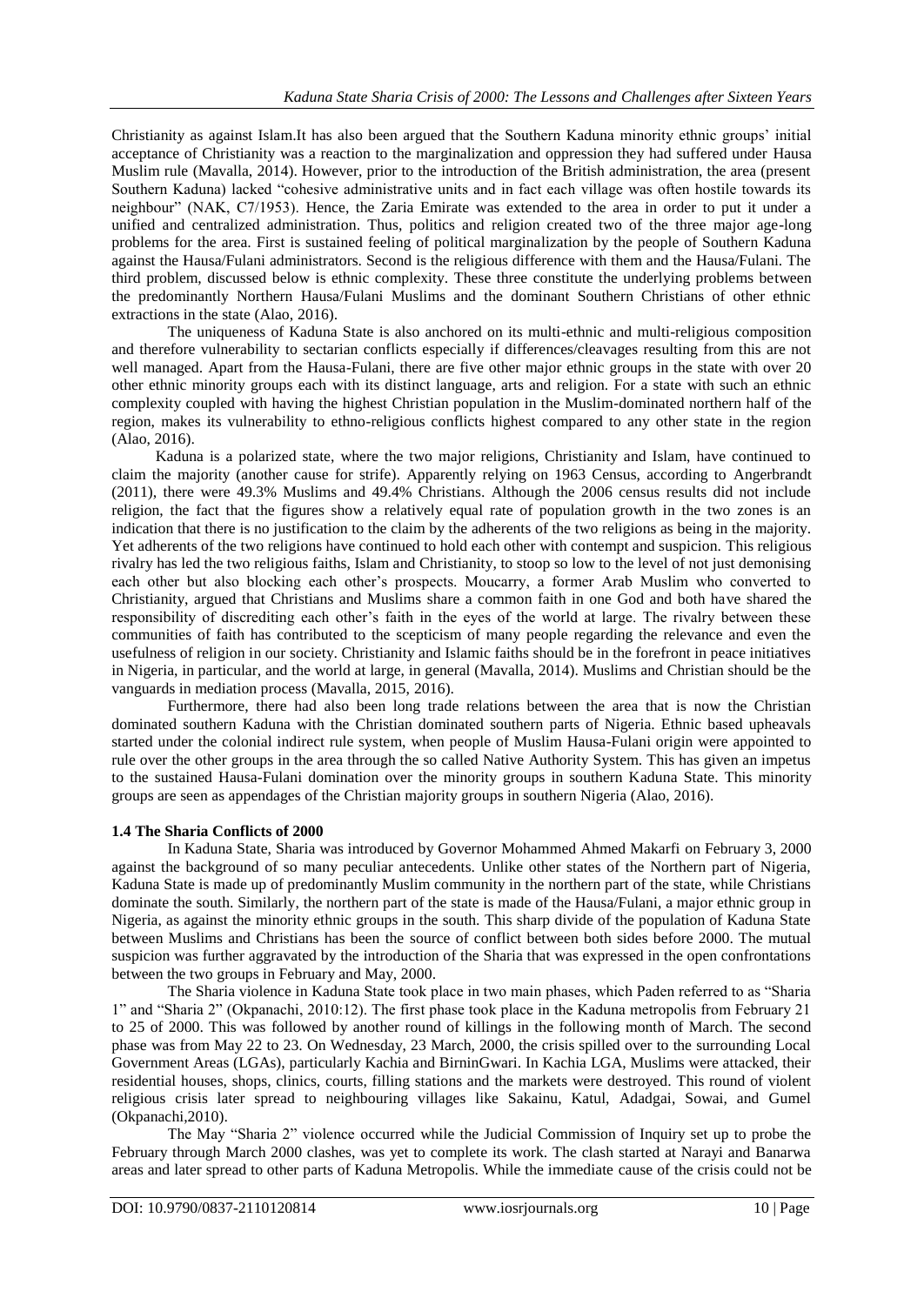fully ascertained, police said that the clashes broke out after residents of a mainly Christian neighbourhood blamed Muslims for the killing of a man (Okpanachi, 2010). According to Okpanachi, others, saw it as the continuation of the Sharia-induced February violence. It took a combined team of fully armed soldiers and police officers to restore peace to the city.

In the face of this violence, the police was deployed in the first instance to quell the conflict. However, when it became obvious that the police could not contain the spate of killings and wanton destruction of properties, the "Operation Yaki" (a joint military taskforce of the police, army and air force personnel) was drafted to quell the conflict. Only then was the conflict brought under control. Operation Yaki has been patrolling the streets of the Kaduna metropolis ever since the crisis of 2000, so as to maintain law and order and to forestall any resurgence of similar violence (Okpanachi, 2010).

An unconfirmed death toll of 2,000 was speculated (Human Right Watch, 2003).But the Judicial Commission of Inquiry set up by the Kaduna state government reported that at least 1,295 people had been killed, while an unspecified additional number were buried unidentified,7 and others were declared missing as result of the February disturbance alone (Kaduna State Government White Paper, April 2001). In all, it is believed that the two Kaduna riots left at least 3,000 persons dead and led to the displacement of over 63,000 people within Kaduna and its surroundings (International Displacement Monitoring Centre, 2007, cited in Okpanachi, 2010, 13). These displaced persons sought refuge in the police and army barracks, considered to be the safest places in the heat of the conflicts.

The neutrality of the armed forces in quelling the Kaduna State Sharia conflicts of 2000 and 2001 was called to question. It was reported that security agencies deployed to contain the situation were openly biased in the suppression of the disturbance. Hamman (2011) attributes this bias attitude and the inability of security agents to contain national emergencies to cultural imbalance within the Armed Forces, paramilitary organizations and other security institutions in the country. Cultural imbalance, he pointed out, is prompted by the composition of the Nigerian Armed Forces and paramilitary organizations which seems to be increasingly becoming culturally monolithic in spite of the Federal Character principle. That cultural imbalance within the Armed Forces as a major factor that exacerbates security challenges in the country is corroborated by Mohammed (2011:2) who tagged the obvious religious bias that has pervaded the Armed Forces as "social virus".

The accusation of bias against the joint military operations by the warring parties during the crisis was that its members were targeted by the intervening soldiers because of their religion. (Hamman, 2011). This made the Joint Military Task Force, "Operation Yaki" set up after the sharia crisis of 2000 to forestall subsequent ethno-religious conflicts to be held in contempt. The implication of this is that, the various groups were neither ready to cooperate with the law enforcement agents, nor ready to divulge useful information to bring the perpetrators to book or forestall future occurrence.

### **1.5 Perspectives on Ethno-Religious Conflicts in Kaduna State since 2000**

The tense situation that pervaded the state since 2000 has been such that the relationship between the Muslims and Christians on the one hand and the majority Hausa/Fulani and the minority ethnic groups was one of curious suspicion (Human Right Watch, 2003). That the precarious situation could trigger face-off at the slightest provocation was evident in sectarian and ethnic conflicts that took place after the Sharia crisis of 2000. In 2001, there was a face-off between Christians and Muslims in Kaduna North but it was quickly nipped in the bud by the security agents (Opkanachi, 2011).

In 2002, there was a clash between the Gwari and Kataf in BrininGwari, spreading to the southern part of the state (Human Right Watch, 2003). In the same 2002, there was another clash between Muslims and Christians in Federal College of Education, Zaria, over alleged attack on female students by Islamic fundamentalists.(Human Right Watch, 2003) Shortly after this face-off, there was yet another conflict in Kaduna North and South LGAs resulting from protest by Muslims over the hosting of Miss World Beauty Pageant in the state (Kaufman &Feldbaum, 2009).

In 2006, there was another clash between Christian and Muslim students in Tudun Wada and Zaria (Salawu, (2010). In 2010, there was an ethno-religious clash between the Fulani and indigenous people in Rahama in the Chawai Chiefdom (Olomojobi, 2013). Feelers are that the menace of the dreaded Islamic fundamentalist group, Boko Haram is but a continuation of the old Sharia question by a new name.

Olomojobi (2013) ZwahuBonnat, *Vanguard Newspaper*, June 24, 2012 gave a detail of some of the crisis they both considered as ethno-religious violent conflict in Kaduna state, 1980-2011. The record also indicates that, between 1980 and 1999, only seven cases of violence but from 2000-2011 there no less than twenty-three cases within a space of eleven years. This is indicative of the vulnerability of the state after the sharia conflict of 2000.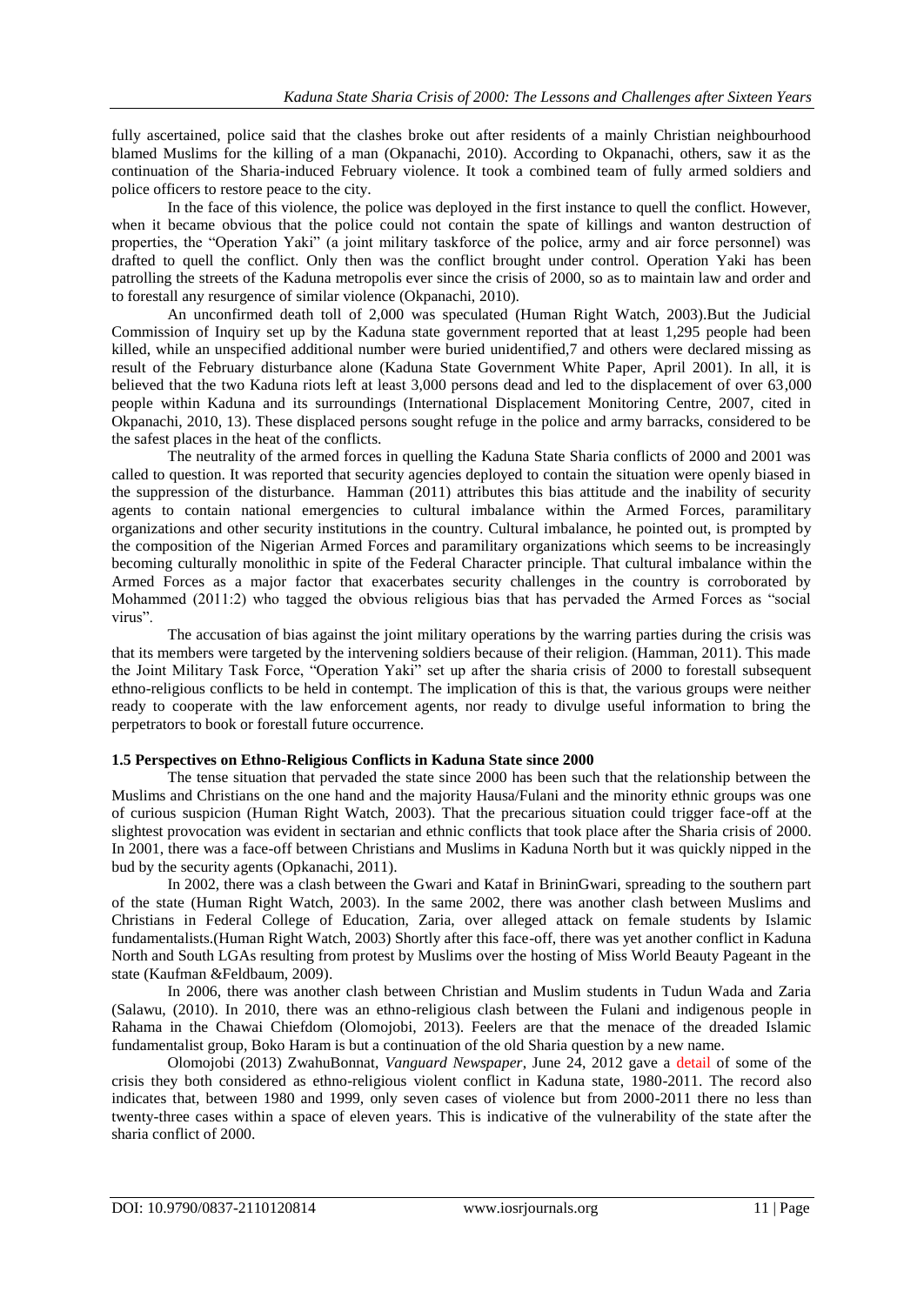# **1.6 Lessons and Challenges of the Sharia Conflicts of 2000**

The lessons and challenges that can be drawn from the Sharia conflicts of 2000 are based on a recent survey sample of 1,010 respondents from six Local Government Areas of the state, namely, Jema, Kaduna North, Kaduna South, SabonGari, ZangonKataf, and Zaria. The six local governments were selected not only for the strength of their ethnic and religious composition, but also as a result of the fact that they were among the areas where the Sharia crisis was most pronounced.

Firstly, the conflicts established that Kaduna State is a badly divided and multi-religiously composed state, implying that it is highly polarized along religious and ethnic divide, and that religion is often used as an effective tool to ventilate such differences. Furthermore, there is still an indifference by antecedents of Christian religion to the principle of secularity of the state (i.e. a kind of "live and let live" attitude), as against the position of supporters of Islam who believe in the inseparability of religion and state power (i.e. fusion of both). There is therefore a clear disparity in the concept of state to the generality of Christians in the state on the one hand and Muslims, especially of the Hausa/Fulani extraction, on the other. This explains why no less than seventeen violent ethno-religious conflicts had taken place in the state since 2000.

Secondly, the introduction of Sharia by the Kaduna State government in 2000 was prompted by the politics of the day aimed at projecting Islam above other religions; while at the same time confirming the manipulative uses to which a phenomenon such as religion is often put in the hands of elites either as an instrument for seeking favour or diverting attention from social problems, whether real or imaginary. The state government played to the gallery on the Sharia issue. The idea of popularizing Sharia law though not initiated by the State Government was aimed at getting Kaduna to join other "Sharia States" of the Northern part of Nigeria without considering the ethnic and religious peculiarities of Kaduna State and its configuration. The consequence of introducing Sharia law in the state was the violent conflict it provoked largely between the Christians and Muslims. Aside from religion, the character of the state is also a strong factor for conflict especially when it comes to politics of the Northern part of Nigeria. The strong feeling of political marginalization by the Christian minority ethnic groups of southern part of Kaduna State is predicated on the notion that the majority Muslim Hausa/Fulani political elites are using Islam to hold on to political power. The fluid nature of the interplay of ethnicity and religion has continued to have its, expression in the politics of the state since 2000.

Thirdly, the Sharia conflictshad further polarized Kaduna State along religious and ethnic lines. A large proportion of respondents comprising of both Muslims and Christians saw inter-group relations in Kaduna State to have deteriorated because of the introduction of Sharia law. The experience of the conflict had left behind suspicion and fear among the various ethnic groups on the one hand and between Christians and Muslims on the other hand. So intense was this suspicion and fear that, Christians and Muslims, just as the various ethnic groups, found it no longer safe to live with one another. This had led to the emergence of separate quarters for Christians and Muslims within Kaduna metropolis and other major towns in the state, thus creating new and greater security threat and challenge for ethnic integration.

Furthermore, the use of the military to quell ethno-religious conflicts triggered by the introduction of Sharia law elicited contradictory reactions from respondents interviewed, and understandably so, given the badly divided and multi-religiously composed society like Kaduna State. Whereas, majority of the senior security personnel interviewed were favourably disposed to the use of military force for quelling the conflicts, most of the civilian respondents were ambivalent, depending on their religious inclination. Even so, from the majority of the informed respondents, both civilian and military (including the retired generals interviewed), a commonly underlined point regarding the role of the security forces in dealing with violent sectarian conflicts emphasised that the armed forces are not being trained for such conflicts, but for conventional wars; and that using an otherwise multi-ethnically and/or religiously composed military organisation, such as that of Nigeria, for quelling prolonged internal conflicts of the ethnic and/or religious kind harbours the potential danger of ultimately fragmenting the force along similar lines. This again explains why the Joint Military Task Force, "Operation Yaki" set up by the state government was not able to forestall several other ethno-religious conflicts since 2000 (Alao, 2016).

In addition, the Sharia conflicts of 2000 indicates that, a badly divided multi-ethnically and religiously composed society like Kaduna State cannot live in peace if one faith is imposed as hegemonic group of faith over others. The implication of this is that the violent crisis has had many adverse effects on most of the inhabitants of Kaduna State which ranged from personal, psychological, physical, economic and social. That since the introduction of Sharia, many Kaduna State residents have not felt safe in their neighbourhood than before showed that the introduction of Sharia in state had significantly raised concerns about insecurity of life and property.

Consequently, the huge socio-economic impact on the residents of Kaduna State has strained intergroup relations with attendant reduction in economic opportunities. Since 2000 many residents in Kaduna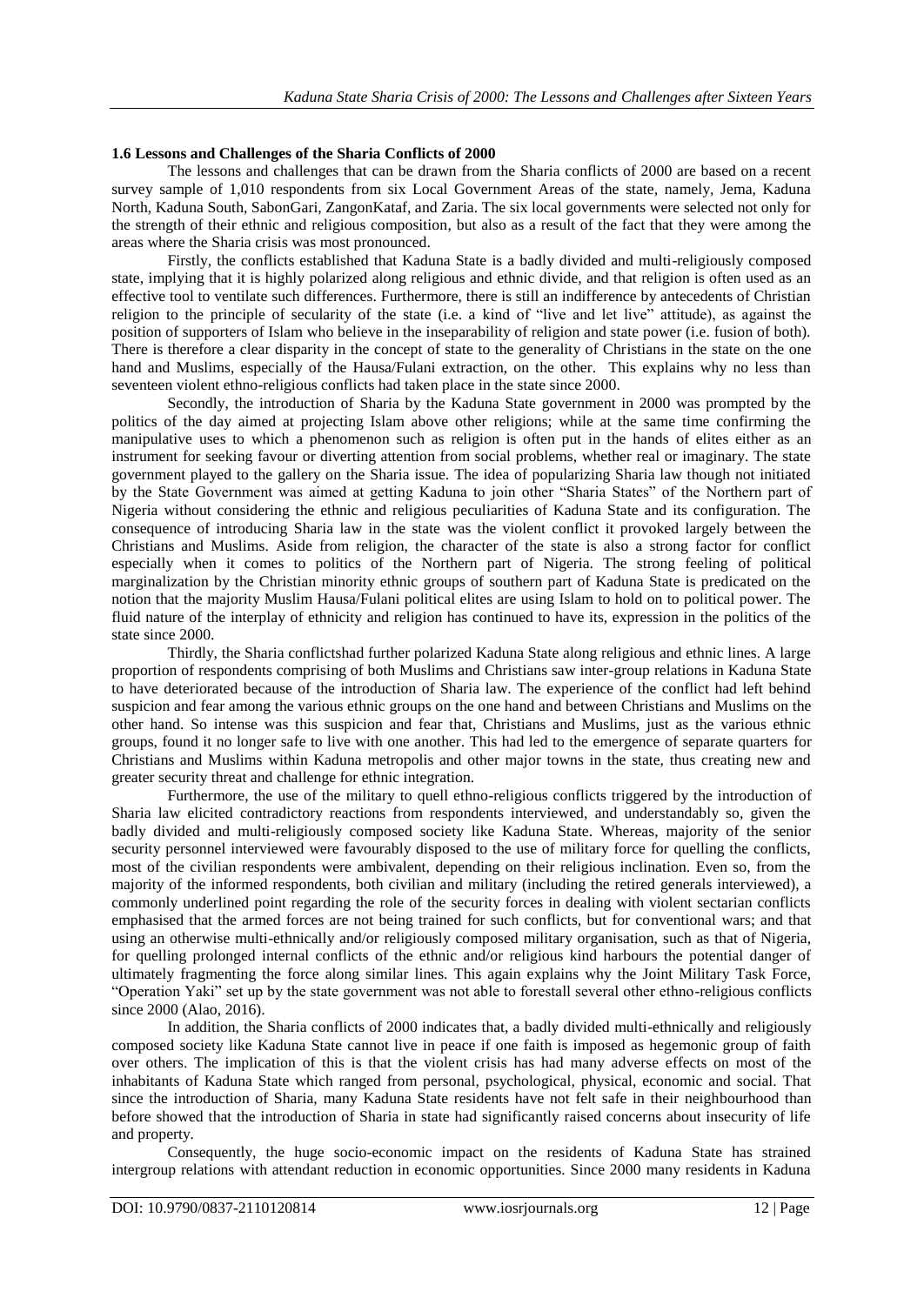State were living a perpetual life of fear, which by implication had led to adverse psychological, mental and social imbalances. This had further widened the division among the different ethnic groups on the one hand and adherents of the two most popular religions, Christianity and Islam, on the other hand. The survey findings also show that the absence of ethnic integration that this elicited was not good for the security of the state.

Moreover, by virtue of the new ethno-religious groupings consequent on the Sharia conflict there had been the emergence of new settlements like Gonin-gora and AngwarRomi quarters in Kaduna metropolis. The positive aspect of these new settlements is that, it has minimized the incidence of inter-ethnic conflicts in the state. It was also indicative that the need for peace among the various religious affiliations and ethnic groups was considered very paramount for peaceful co-existence. It was also clear that the solution for lasting peace was considered as not only the prerogative of government alone but the collective and concerted effort of all and sundry, beginning from the grassroots and community levels.

#### **II. CONCLUSION**

The study has discussed in detail Kaduna 2000 Sharia crisis and also the lessons and challenges after sixteen years of the crisis. The crisis has further divided the multi-religiously composed state, implying that it is highly polarized along religious and ethnic divide, where most of the state's local government are divided along ethnic and religious lines. The Sharia politics remained a breach on the secularity principle of the 1999 Nigerian Constitution (as amended) which provoked negative reactions from adherents of the two most popular religions. The use of force to quell ethno-religious conflicts under such situation has always been counterproductive. The rivalry between the two most popular religions, Christianity and Islam, is always the major reason for conflict in Kaduna State.

In spite of both human and material loses, which are deeply regrettable, notwithstanding, the crises have led many people who could not own a shack in the times of peace to be house owners. This is true of the many new suburbs that sprang up in Kaduna city. For instance Gonin-gora, AnguwarRomi and many other new suburbs that sprang up as a result the violent conflict could be seen as some benefit that arose as the consequences of the crises. However, the negative effects far outweigh this little positive effect. The need for peaceful co-existence among the adherents of various religious affiliations should be the top priority of the government be it at the local, state or federal levels.

#### **III. RECOMMENDATIONS**

The following measures are recommended toward ameliorating ethno-religious conflicts and achieving lasting peace in the state. *Power Sharing between the Majority and Minority Groups:* Power sharing between the majority and minority groups must be adopted as a way to stem the frequent ethno-religious conflicts in the state (Alao, 2016). Respect for "secularity principle of the state": Kaduna state government must come to Respect for "secularity principle of the state": Kaduna state government must come to terms with the constitutional provision of the "secularity principle of the state" by staying clear off religious matters including pilgrimages.*Depoliticization of Sharia Practice:* Sharia practice should be restricted to Muslims in the state as it had been the practice before the return of Nigeria to democratic rule in1999.

*Reintegration of Ethno-Religious Groups:* The State housing scheme should be intentional in bringing Muslims andChristian as neighbours once more. The scheme should not be restricted to civil servants alone but include other residents in the state.*Education and Public Enlightenment:* There should be education and public enlightenment such that Muslims and Christians would know that they have brothers in each side of the divide. The state should criminalize the use of derogatory terms such as "kafiri" (infidels) and so forth.

*Inter-Religious Confidence-Building Measures:* There is also the need for the institution of inter-religious peace committee for fostering religious tolerance between Christians and Muslims in Kaduna and other states in the northern part of the country. *Effective Implementation of Government Initiatives for Peace:* In order to stem the frequent reoccurrence of ethno-religious conflicts in the state, the government at all levels has been advised through the recommendations of the various Judicial Commissions of Inquiry not to politicize initiatives for lasting peace and harmonious inter-group relations.

*Legal Actions against Sponsors and Perpetrators of Religious Conflicts:* the perpetrators of ethno-religious violence must be brought to book especially if they are at the corridor of power or influential members of the society.

#### **REFERENCES**

- [1] Abikan, A.I. (2002). The Application Of Islamic Law In Civil Causes In Nigerian Courts. Journal Ofinternational And Comparative Law 6jicl, June 2002, 88-115
- [2] Adekanye, J. (2008). Military Organisation In Multi-Ethnically Segmented Societies. Ibadan: Ababa Press Ltd (2007). Linking Conflict Diagnosis, Conflict Prevention, And Conflict Management In Contemporary Africa, Selected Essays. Lagos: Ababa Press Limited..
- [3] Alao, E. O. (2016). "Sharia Law, Sectarianconflicts, National Security : Case Study Of Kaduna State, Nigeria, 1999-2010". Unpublished Doctoral Thesis Of The Department Of Political Science And Public Administration, Babcock University, Ilishan-Remo, Ogun State, Nigeria.